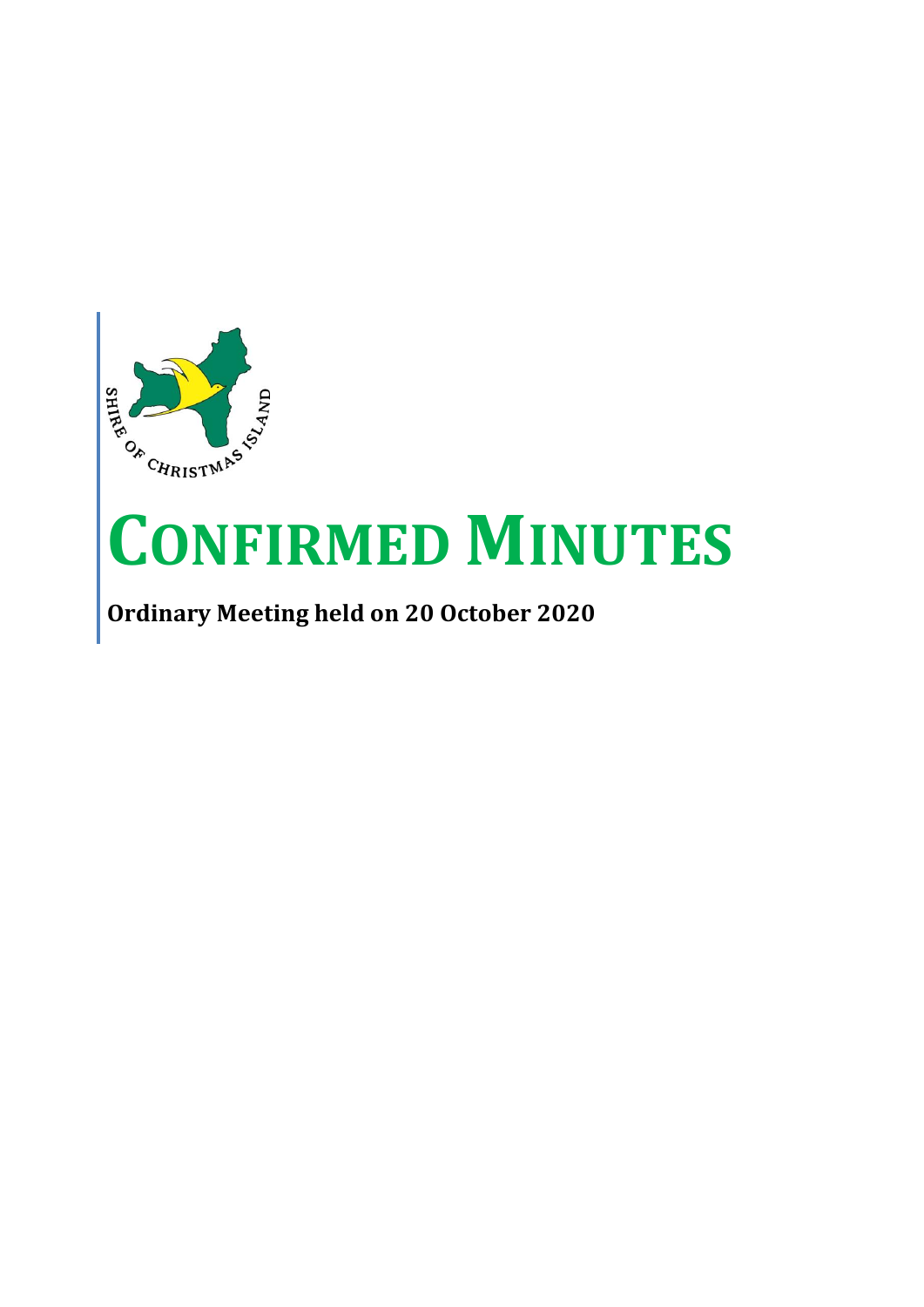

#### **SHIRE OF CHRISTMAS ISLAND MEETING MINUTES CERTIFICATION**

#### **Minutes of the Ordinary meeting of the Shire of Christmas Island Council held at the George Fam Chambers at 7.00pm on Tuesday 20 October 2020**

## **Agenda No. Item Page** 1 DECLARATION OF OPENING/A[NNOUNCEMENT OF](#page-3-0) VISITORS 1.1 SHIRE PRESIDENT DECLARED THE MEETING OPEN AT 7.00PM [1](#page-3-0) 2 RECORD OF ATTENDANCES/APOLOGIES/LEAVE OF ABSENCE GRANTED/D[ECLARATION OF](#page-3-1)  FINANCIAL/PROXIMITY & I[MPARTIALITY](#page-3-1) INTERESTS 2.1 RECORD OF ATTENDANCE 2.2 LEAVE OF ABSENCE 2.3 APOLOGY 2.4 DECLARATION OF FINANCIAL/IMPARTIALITY/PROXIMITY INTEREST [1](#page-3-1) 3 R[ESPONSE TO](#page-3-2) PREVIOUS PUBLIC QUESTION TAKEN ON NOTICE [1](#page-3-2) 4 PUBLIC Q[UESTION](#page-3-3) TIME [1](#page-3-3) 5 A[PPLICATION FOR](#page-3-4) LEAVE OF ABSENCE [1](#page-3-4) 1 1 1 6 PETITIONS/DEPUTATIONS/P[RESENTATIONS](#page-3-5) 6.1 ANDREW MURPHY – ACTING IOT DIRECTOR [1](#page-3-5) 7 C[ONFIRMATION OF](#page-3-6) MINUTES OF PREVIOUS MEETING(S)/BUSINESS ARISING FROM P[REVIOUS](#page-3-6) MEETINGS 7.1 MINUTES OF ORDINARY COUNCIL MEETING HELD ON 22 SEPTEMBER 2020 7.2 BUSINESS ARISING FROM THE MINUTES OF PREVIOUS MEETINGS [1](#page-3-6) 8 | A[NNOUNCEMENTS](#page-4-0) BY THE PRESIDING MEMBER WITHOUT DISCUSSION | [2](#page-4-0) 9 C[OMMITTEE](#page-4-1) REPORTS 9.1 MINUTES OF COMMUNITY CONSULTATIVE COMMITTEE MEETINGS [2](#page-4-1) 10 | OFFICER REPORTS 10.1 | CHIEF E[XECUTIVE](#page-4-2) OFFICER 10.1.1 REVISED ORGANISATIONAL CHART 2020 [2](#page-4-2)

#### **TABLE OF CONTENTS**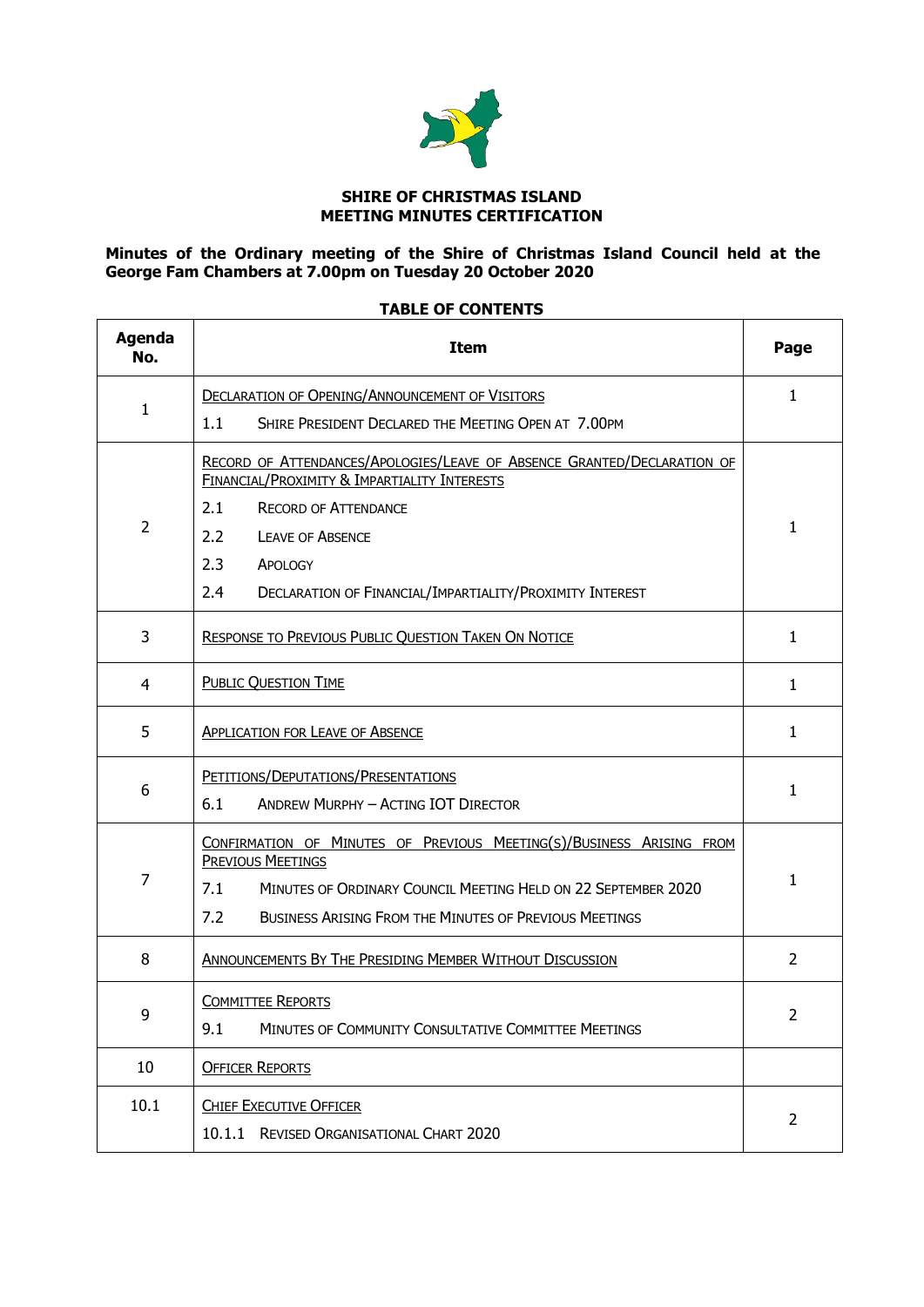|      | 10.1.2 MANAGEMENT ORDER                                                                 |   |
|------|-----------------------------------------------------------------------------------------|---|
|      | 10.1.3 GAZE ROAD RECREATIONAL AREA SHADE COVER                                          |   |
|      | 10.1.4 REVIEW OF THE LOCAL PLANNING SCHEME NO.2                                         |   |
|      | <b>MANAGER FINANCE AND IT</b>                                                           |   |
| 10.2 | 10.2.1 SCHEDULE OF ACCOUNTS - SEPTEMBER 2020                                            |   |
|      | 10.2.2 FINANCIAL STATEMENTS - SEPTEMBER 2020                                            | 3 |
|      | 10.2.3 OUTSTANDING RATES/DEBTORS REPORT 30 SEPTEMBER 2020                               |   |
| 10.3 | <b>MANAGER COMMUNITY/RECREATION SERVICES &amp; TRAINING</b>                             | 3 |
| 10.4 | <b>MANAGER WORK, SERVICES &amp; WASTE</b>                                               | 3 |
|      | <b>MANAGER GOVERNANCE, RESEARCH, POLICY AND GRANTS</b>                                  |   |
| 10.5 | 10.5.1 CI DRAFT FISHERIES ORDINANCE 2020                                                | 3 |
|      | 10.5.2 IOTHS DENTAL STAFFING SHORTAGE                                                   |   |
| 11   | ELECTED MEMBERS MOTIONS OF WHICH PREVIOUS NOTICE HAS BEEN GIVEN                         | 4 |
|      | NEW BUSINESS OF AN URGENT NATURE INTRODUCED BY DECISION OF THE MEETING                  |   |
| 12   | 12.1<br>RESOLUTION TO ACCEPT NEW BUSINESS REGARDING THE ESTABLISHMENT OF<br><b>CIGF</b> | 4 |
|      | 12.2<br>MOTION ON THE ESTABLISHMENT OF CIGF                                             |   |
| 13   | <b>BEHIND CLOSED DOORS</b>                                                              | 5 |
|      | <b>CLOSURE OF MEETING</b>                                                               | 5 |
| 14   | THE SHIRE PRESIDENT CLOSED THE MEETING AT 8.35PM                                        |   |
| 15   | DATE OF NEXT MEETING: 17 NOVEMBER 2020                                                  | 5 |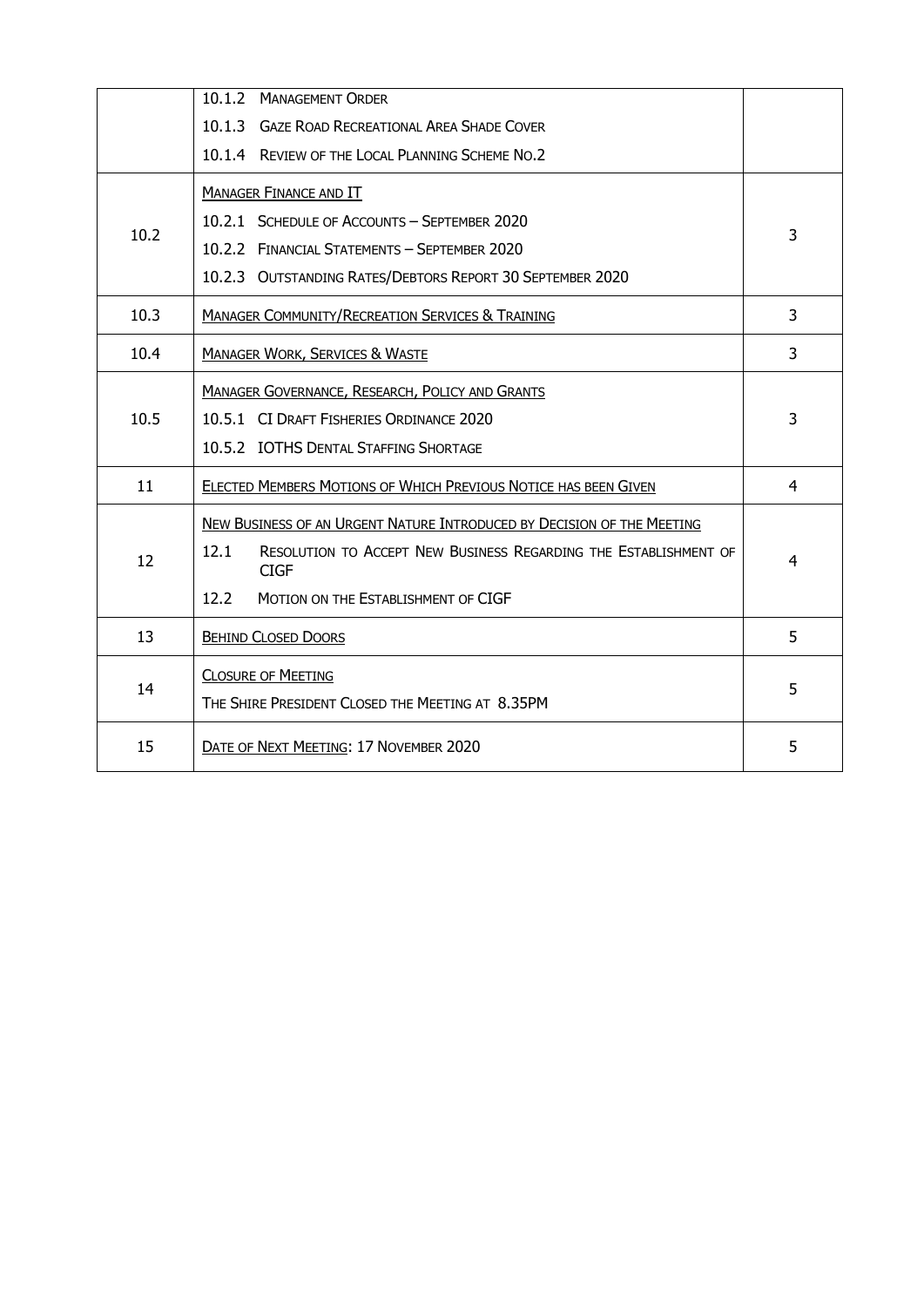

#### **CONFIRMED MINUTES**

**Ordinary Meeting of the Shire of Christmas Island held at the George Fam Chambers at 7.00pm on Tuesday 20 October 2020**

#### <span id="page-3-0"></span>**1 DECLARATION OF OPENING/ANNOUNCEMENT OF VISITORS**

1.1 The Shire President declared the meeting open at 7.00pm.

#### <span id="page-3-1"></span>**2 RECORD OF ATTENDANCE/APOLOGIES/LEAVE OF ABSENCE/ DECLARATIONS OF FINANCIAL INTEREST**

2.1 Record of Attendance Councillors Cr Philip **WOO**

Shire President Cr Gordon **THOMSON** Cr Kelvin Kok Bin **LEE** Cr Hafiz **MASLI** Cr Morgan Boon Hwa **SOH** Cr Azmi **YON** Cr Vincent Cheng-Siew **SAW**

Chief Executive Officer/ Minute Taker David **PRICE** Manager Finance and Admin So Hon **GAN** Manager Community/Recreation Services **Community/Recreation Services** Manager for Works, Services & Waste Graeme **Hedditch** 

2.2 **Leave of Absence** Deputy President Cr Kee Heng **FOO**

2.3 **Apology**

Councillors **Councillors** Cr Farzian **ZAINAL** 

- 2.4 **Declarations of Financial/Impartiality/Proximity Interest**
- <span id="page-3-2"></span>**3 RESPONSE TO PREVIOUS PUBLIC QUESTIONS TAKEN ON NOTICE Nil**
- <span id="page-3-3"></span>**4 PUBLIC QUESTION TIME**
- <span id="page-3-4"></span>**5 APPLICATIONS FOR LEAVE OF ABSENCE**
- <span id="page-3-5"></span>**6 PETITIONS/DEPUTATIONS/PRESENTATIONS**
- 6.1 Andrew Murphy Acting IOT Director

Andrew addressed the Council and answered questions on the CI Draft Fisheries Ordinance 2020 and the IOTHS Dental Staffing Shortage.

#### <span id="page-3-6"></span>**7 CONFIRMATION OF MINUTES OF PREVIOUS MEETINGS/BUSINESS ARISING FROM THE MINUTES OF PREVIOUS MEETINGS**

**7.1 Minutes of Ordinary Council Meeting held on 22 September 2020** Members considered the unconfirmed minutes.

#### **Council Resolution**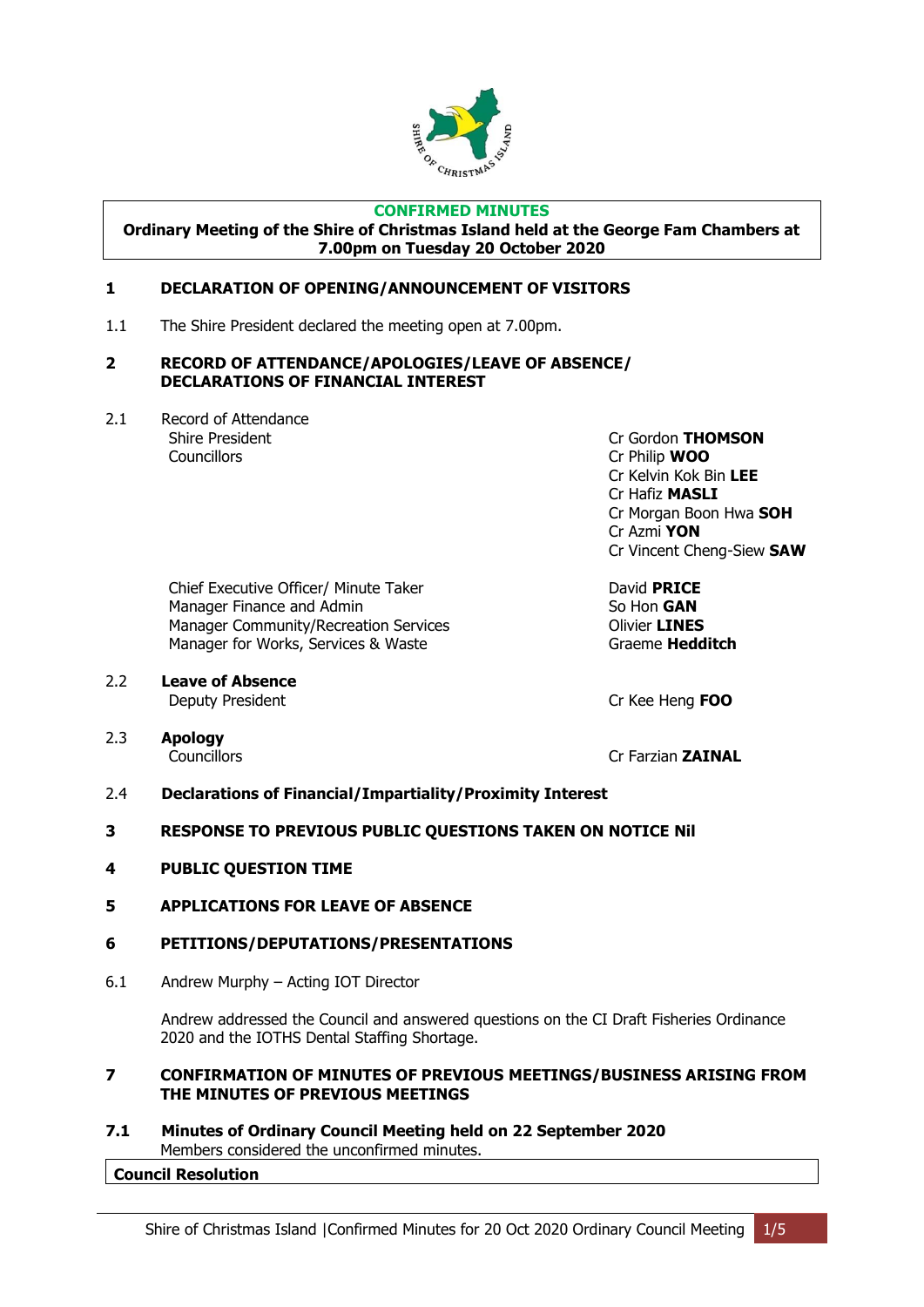#### **Moved: Cr YON Seconded: Cr SAW Res. No: 96/20**

That Council adopt the unconfirmed minutes of the 22 September 2020 Council Meeting.

**Carried: 7/0**

#### **7.2 Business Arising from the Minutes of Previous Meetings**

#### <span id="page-4-0"></span>**8 ANNOUNCEMENTS BY PRESIDING MEMBER WITHOUT DISCUSSION**

The President CR THOMSON informed the Council on the meetings and discussions he had in Perth these included:

- Indian Ocean Learning Communities Herve Calmy and Professor John Howieson
- Christmas Island Research Working Group teleconferences
- AGM and Political Forum WALGA legislative changes Local Government Act and Regulations before the WA Parliament
- Meeting with Assistant Minister Nola Marino in Bunbury Electorate Office to introduce Karl Watkin of Photocyte Pty Ltd who is interested in investing in growing food and pharma plants on relinquished mine land, with Herve Calmy, Shire planning consultant.
- Meetings on the CISA process with Herve Calmy, maps and responses to DITRDC
- Meeting with Dr Martin Drum, University of Notre Dame and Dr Kelvin Matthews Christmas Island governance

#### <span id="page-4-1"></span>**9 REPORTS OF COMMITTEES**

9.1 Minutes of Community Consultative Committee Meetings

| <b>Council Resolution</b> |                            |                                                                                                           |          |       |
|---------------------------|----------------------------|-----------------------------------------------------------------------------------------------------------|----------|-------|
| <b>Moved: Cr LEE</b>      |                            | <b>Seconded: Cr WOO</b>                                                                                   | Res. No: | 97/20 |
| 2020 be received.         |                            | That the unconfirmed minutes of the Community Consultative Committee meeting of September 2 <sup>nd</sup> |          |       |
| Carried:                  | <b>7/0</b>                 |                                                                                                           |          |       |
| 10                        | <b>REPORTS OF OFFICERS</b> |                                                                                                           |          |       |

## <span id="page-4-2"></span>**10.1 Chief Executive Officer**

10.1.1 Revised Organisational Chart 2020

| <b>Council Resolution</b>                         |                  |          |       |  |
|---------------------------------------------------|------------------|----------|-------|--|
| <b>Moved: Cr SAW</b>                              | Seconded: Cr WOO | Res. No: | 98/20 |  |
| Council endorse the new 2020 Organisational Chart |                  |          |       |  |

### **Carried: 7/0**

#### 10.1.2 Management Order

| <b>Council Resolution</b>                                                                                                                                                  |                         |          |        |
|----------------------------------------------------------------------------------------------------------------------------------------------------------------------------|-------------------------|----------|--------|
| <b>Moved: Cr Yon</b>                                                                                                                                                       | Seconded: Cr Lee        | Res. No: | 99/20  |
| Council approves the proposed conditions of the Management Order of the Proposed Gaze Road<br>Community Recreation Area Lot 601 and accordingly the CEO is to advise IOTA. |                         |          |        |
| <b>Carried:</b><br>7/0                                                                                                                                                     |                         |          |        |
| 10.1.3 Gaze Road Recreational Area Shade Cover                                                                                                                             |                         |          |        |
| <b>Council Resolution</b>                                                                                                                                                  |                         |          |        |
| <b>Moved: Cr YON</b>                                                                                                                                                       | <b>Seconded: Cr LEE</b> | Res. No: | 100/20 |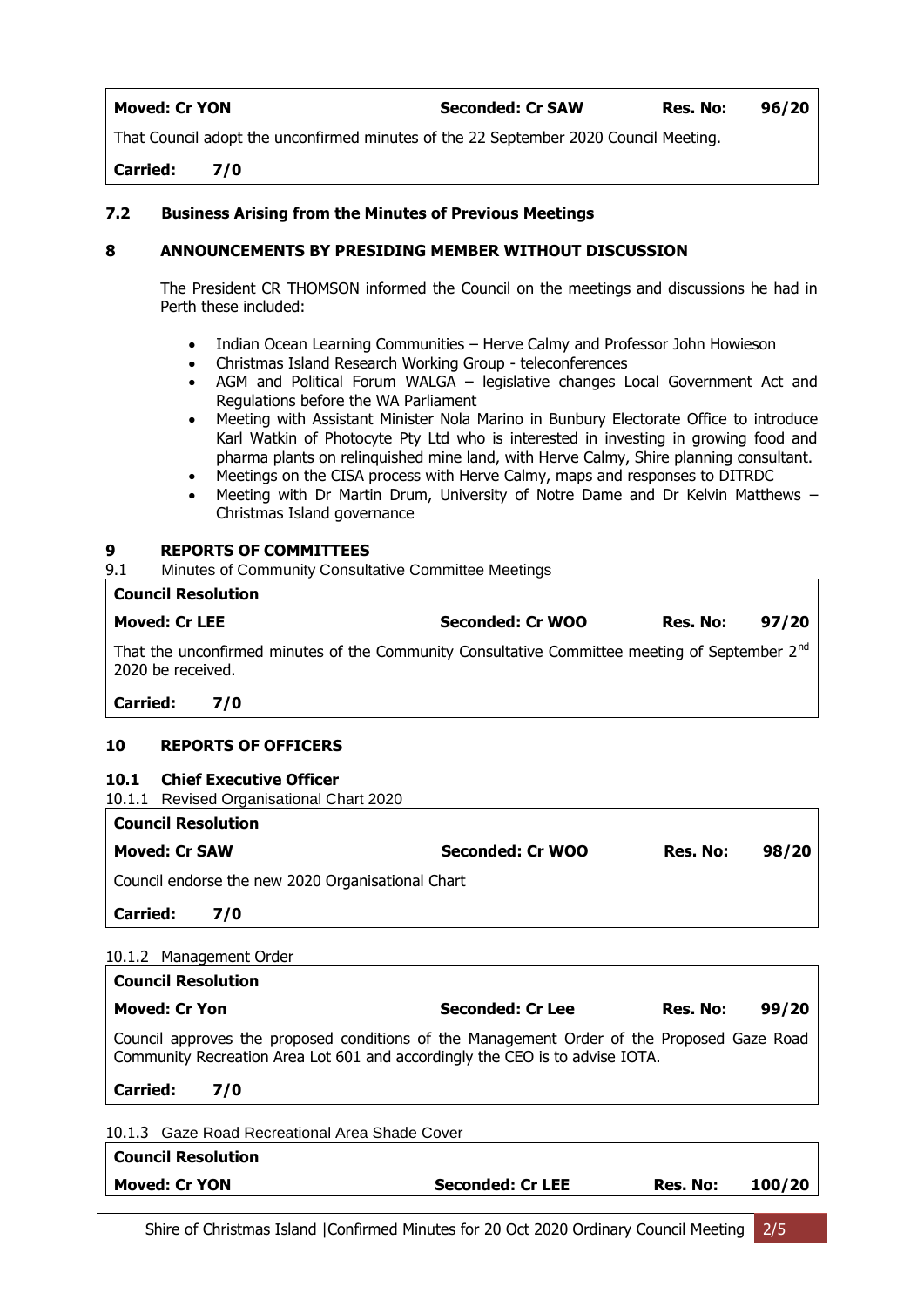Council endorses the side shade option to be installed at the Gaze Road Recreational Area to provide afternoon shade cover to the Bowls, Volleyball and Skate park areas and for an overhead shade structure over the playground equipment.

### **Carried: 7/0**

10.1.4 Review of the Local Planning Scheme No.2 (LPS No.2)

# **Council Resolution Moved: Cr LEE Seconded: Cr MASLI Res. No: 101/20** Council agrees to prepare a report to review and consolidate the Shire of Christmas Island Local Planning Scheme No.2 District Zoning Scheme gazetted with the WA Government 17 February 2016.

| <b>Carried:</b> | 7/0 |
|-----------------|-----|
|-----------------|-----|

<span id="page-5-3"></span><span id="page-5-2"></span><span id="page-5-1"></span><span id="page-5-0"></span>

| <b>Manager Finance &amp; Administration</b><br>10.2<br>10.2.1 Schedule of Accounts - September 2020                                                                                                                                                                                                                                             |                         |          |        |
|-------------------------------------------------------------------------------------------------------------------------------------------------------------------------------------------------------------------------------------------------------------------------------------------------------------------------------------------------|-------------------------|----------|--------|
| <b>Council Resolution</b>                                                                                                                                                                                                                                                                                                                       |                         |          |        |
| <b>Moved: Cr SAW</b>                                                                                                                                                                                                                                                                                                                            | <b>Seconded: Cr SOH</b> | Res. No: | 102/20 |
| That Council approves the expenditure as presented in September 2020 Schedule of Accounts                                                                                                                                                                                                                                                       |                         |          |        |
| <b>Carried:</b><br>7/0                                                                                                                                                                                                                                                                                                                          |                         |          |        |
|                                                                                                                                                                                                                                                                                                                                                 |                         |          |        |
| 10.2.2 Financial Statements - September 2020<br><b>Council Resolution</b>                                                                                                                                                                                                                                                                       |                         |          |        |
| <b>Moved: Cr MASLI</b>                                                                                                                                                                                                                                                                                                                          | <b>Seconded: Cr WOO</b> | Res. No: | 103/20 |
| That Council receives the Financial Statements of September 2020 for the Municipal Fund.                                                                                                                                                                                                                                                        |                         |          |        |
| <b>Carried:</b><br>7/0                                                                                                                                                                                                                                                                                                                          |                         |          |        |
| 10.2.3 Outstanding Rates/Debtors Report 30 September 2020<br><b>Council Resolution</b><br><b>Moved: Cr YON</b><br>The report is noted.<br><b>Carried:</b><br>7/0                                                                                                                                                                                | <b>Seconded: Cr LEE</b> | Res. No: | 104/20 |
| 10.3<br><b>Manager Community/Recreation Services &amp; Training</b><br>10.4<br><b>Manager Works, Services &amp; Waste</b><br>10.5<br><b>Manager Governance, Research, Policy &amp; Grants</b>                                                                                                                                                   |                         |          |        |
| 10.5.1 CI Draft Fisheries Ordinance 2020                                                                                                                                                                                                                                                                                                        |                         |          |        |
| <b>Council Resolution</b>                                                                                                                                                                                                                                                                                                                       |                         |          |        |
| <b>Moved: Cr YON</b><br>That the Shire submit feedback to the Commonwealth and WA Department of Primary Industries and<br>Regional Development (WA Fisheries) after examining the CI Draft Fisheries Ordinance 2020 and<br>collecting feedback from residents using our community consultation policy and mechanisms.<br><b>Carried:</b><br>7/0 | <b>Seconded: Cr LEE</b> | Res. No: | 105/20 |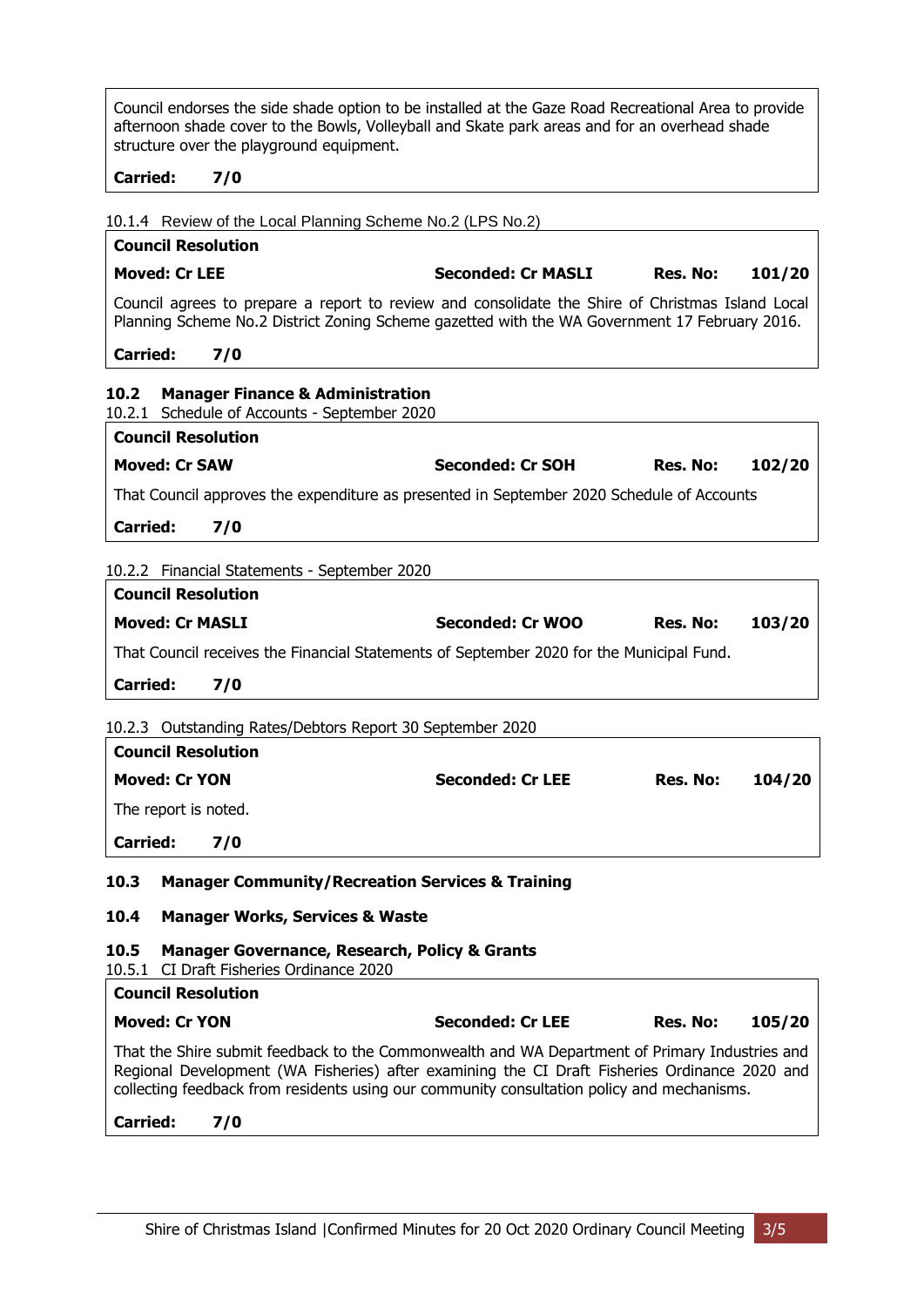10.5.2 IOTHS Dental Staffing Shortage

|                 | <b>Council Resolution</b>                                                                                                                                   |                         |          |        |
|-----------------|-------------------------------------------------------------------------------------------------------------------------------------------------------------|-------------------------|----------|--------|
|                 | <b>Moved: Cr MASLI</b>                                                                                                                                      | Seconded: Cr SAW        | Res. No: | 106/20 |
| dentist         | That the Shire Seek clarification from IOTHS on the progress of placement of a permanent on-island                                                          |                         |          |        |
|                 | Does not support any plans to remove dental positions from the IOTHS dental clinic                                                                          |                         |          |        |
|                 | Ask the IOTHS to extend its IOT PATS policy to allow residents to be sent to Perth for dental<br>examination upon recommendation of the attending IOTHS GP. |                         |          |        |
| <b>Carried:</b> | 7/0                                                                                                                                                         |                         |          |        |
| 11              | ELECTED MEMBERS MOTIONS OF WHICH PREVIOUS NOTICE HAS BEEN GIVEN: NIL                                                                                        |                         |          |        |
| 12              | NEW BUSINESS OF AN URGENT NATURE INTRODUCED BY DECISION OF THE<br><b>MEETING</b>                                                                            |                         |          |        |
| 12.1            | Resolution to Accept New Business Regarding the Establishment of CIGF                                                                                       |                         |          |        |
|                 | <b>Council Resolution</b>                                                                                                                                   |                         |          |        |
|                 | <b>Moved: Cr WOO</b>                                                                                                                                        | <b>Seconded: Cr LEE</b> | Res. No: | 107/20 |
|                 |                                                                                                                                                             |                         |          |        |

#### <span id="page-6-1"></span><span id="page-6-0"></span>**Carried: 7/0**

Council discussed the following regarding a Christmas Island Governance Forum

Over several decades the Shire of Christmas Island, individuals and key community organisations have made numerous representations and submissions to Parliamentary Inquiries on the question of governance for Christmas Island.

Despite various efforts to locate some decision making about community affairs within the community, none of those measures has delivered change in the legal/constitutional relations between the people of the Island and those who govern us.

Unlike the citizens of every mainland state and territory, Christmas Islanders do not elect the people who make the laws that govern our daily lives.

We remain a colonial possession of the Commonwealth of Australia, having never voted or even been consulted about the transfer of sovereignty over Christmas Island from the United Kingdom to the Commonwealth of Australia.

While we remain under this undemocratic regime the Commonwealth is exposed to the shameful charge of colonialist oppression of the Christmas Island population and potential for UN intervention to effect self-government for the Colony of Christmas Island.

It is in the interests of Christmas Islanders and the Commonwealth that governance reform is effected as soon as possible. To this end the Shire of Christmas Island should initiate a programme of education and discussion amongst the Christmas Islanders to identify the governance preferences of our community.

12.2 Motion on the Establishment of CIGF

**Council Resolution**

| sounch Resolution                                                                                   |                  |          |        |
|-----------------------------------------------------------------------------------------------------|------------------|----------|--------|
| Moved: Cr YON                                                                                       | Seconded: Cr WOO | Res. No: | 108/20 |
| By this resolution the Council of the Shire of Christmas Island inaugurates the Christmas Islanders |                  |          |        |
| Governance Forum (CIGF).                                                                            |                  |          |        |